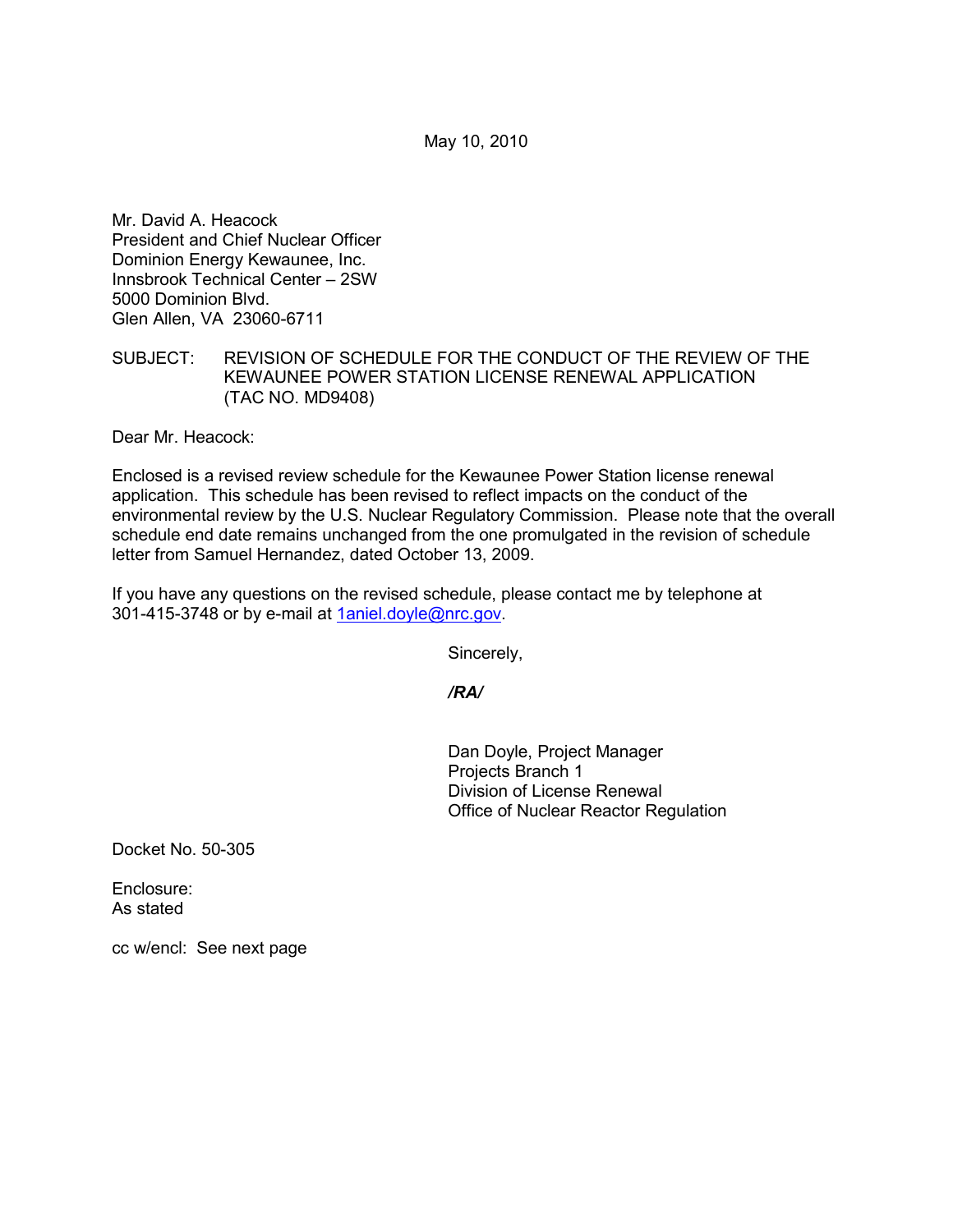Mr. David A. Heacock President and Chief Nuclear Officer Dominion Energy Kewaunee, Inc. Innsbrook Technical Center – 2SW 5000 Dominion Blvd. Glen Allen, VA 23060-6711

SUBJECT: REVISION OF SCHEDULE FOR THE CONDUCT OF THE REVIEW OF THE KEWAUNEE POWER STATION LICENSE RENEWAL APPLICATION (TAC NO. MD9408)

Dear Mr. Heacock:

Enclosed is a revised review schedule for the Kewaunee Power Station license renewal application. This schedule has been revised to reflect impacts on the conduct of the environmental review by the U.S. Nuclear Regulatory Commission. Please note that the overall schedule end date remains unchanged from the one promulgated in the revision of schedule letter from Samuel Hernandez, dated October 13, 2009.

If you have any questions on the revised schedule, please contact me by telephone at 301-415-3748 or by e-mail at daniel.doyle@nrc.gov.

Sincerely,

*/RA/* 

Dan Doyle, Project Manager Projects Branch 1 Division of License Renewal Office of Nuclear Reactor Regulation

Docket No. 50-305

Enclosure: As stated

cc w/encl: See next page

DISTRIBUTION: See next page

| <b>OFFICE</b> | PM:RPB1:DLR        | LA:DLR        | PM:RPB1:DLR   | <b>PM:RPOB:DLR</b> |
|---------------|--------------------|---------------|---------------|--------------------|
| <b>NAME</b>   | <b>JSusco</b>      | SFigueroa     | <b>DDoyle</b> | JDaily             |
| <b>DATE</b>   | 05/10/1            | 05/10/10      | 05/10/10      | 05/10/10           |
| <b>OFFICE</b> | <b>BC:RPB1:DLR</b> | PM:RPB1:DLR   |               |                    |
| <b>NAME</b>   | <b>BPham</b>       | <b>DDoyle</b> |               |                    |
| <b>DATE</b>   | 05/10/10           | 05/10/10      |               |                    |

## ADAMS ACCESSION No: ML101250444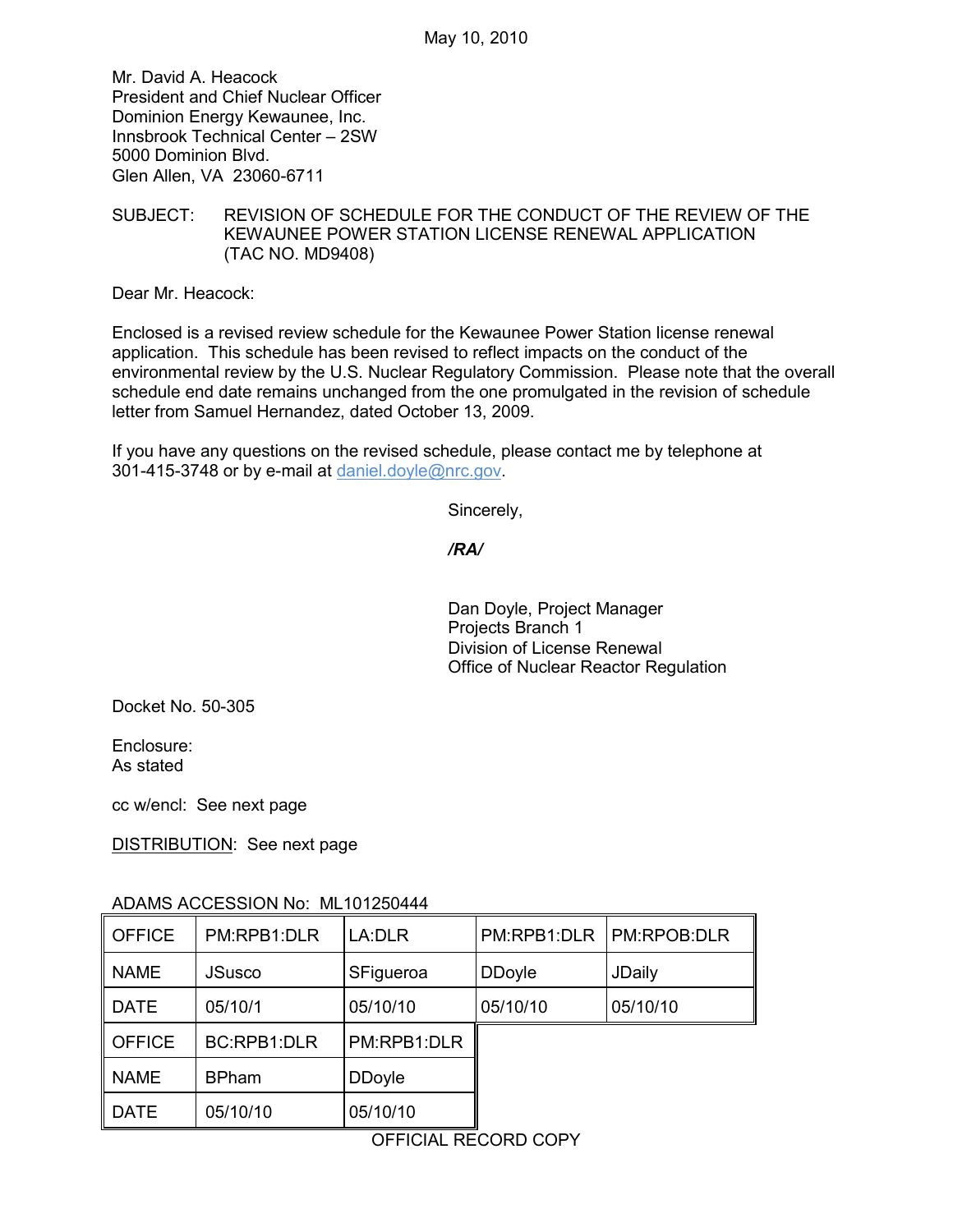#### Letter to D. Heacock from D. Doyle dated May 10, 2010

SUBJECT: REVISION OF SCHEDULE FOR THE CONDUCT OF THE REVIEW OF THE KEWAUNEE POWER STATION LICENSE RENEWAL APPLICATION (TAC NO. MD9408)

DISTRIBUTION:

#### **HARD COPY**:

DLR RF

## **E-MAIL**:

PUBLIC RidsNrrDlr Resource RidsNrrDlrRpb1 Resource RidsNrrDlrRpb2 Resource RidsNrrDlrRarb Resource RidsNrrDlrRasb Resource RidsNrrDlrRapb Resource RidsNrrDlrRerb Resource RidsNrrDlrRpob Resource RidsNrrDciCvib Resource RidsNrrDciCpnb Resource RidsNrrDraAfpb Resource RidsNrrDeEmcb Resource RidsNrrDeEeeb Resource RidsNrrDssSrxb Resource RidsNrrDssSbpb Resource RidsNrrDssScvb Resource RidsOgcMailCenter Resource

\_ \_ \_ \_ \_ \_ \_ \_

- J. Daily
- D. Doyle
- P. Tam
- S. Burton, RIII
- K. Barclay, RIII
- M. Kunowski, RIII
- V. Mitlyng, RIII
- I. Couret, OPA
- S. Uttal, OGC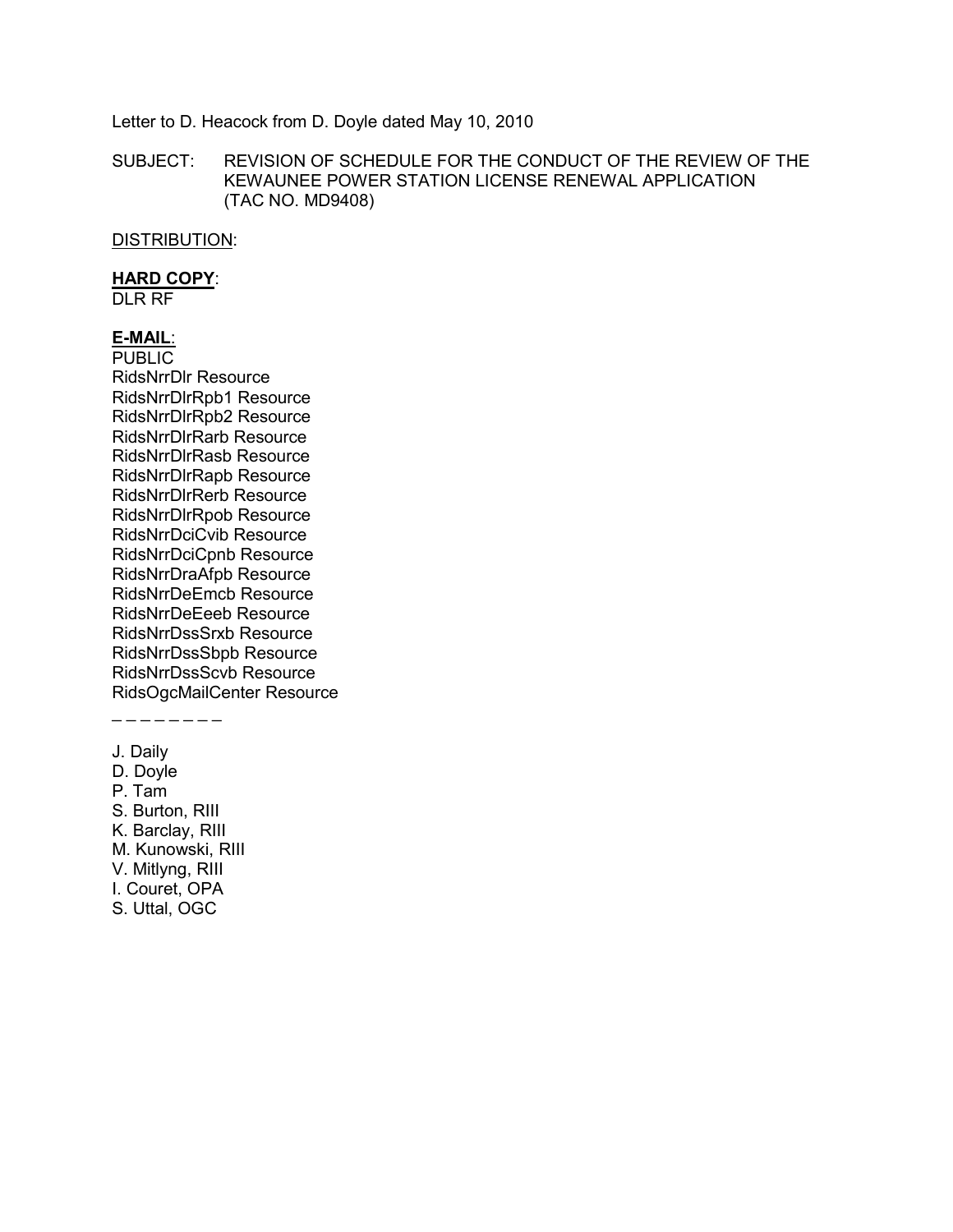# **KEWAUNEE POWER STATION LICENSE RENEWAL APPLICATION UPDATED REVIEW SCHEDULE**

| <b>Milestone</b>                                                          | <b>Scheduled</b> | <b>Actual</b> |
|---------------------------------------------------------------------------|------------------|---------------|
| Receive license renewal application (LRA)                                 | 08/14/08         | 08/14/08      |
| Publish Federal Register Notice (FRN) - LRA availability                  | 08/26/08         | 08/29/08      |
| Publish FRN - acceptance and opportunity for hearing                      | 10/01/08         | 10/01/08      |
| Publish FRN - intent to conduct environmental scoping                     | 10/08/08         | 10/09/08      |
| Public Meeting - license renewal overview / environmental scoping meeting |                  | 10/22/08      |
| Deadline for filing hearing requests and petitions for intervention       |                  | 12/01/08      |
| Environmental scoping period ends                                         |                  | 12/08/08      |
| Audit - Scoping & Screening Methodology                                   | 03/09/09         | 03/09/09      |
| Audit - Environmental                                                     | 05/26/09         | 05/26/09      |
| Audit - Aging Management                                                  | 06/08/09         | 06/08/09      |
| Audit - Aging Management                                                  | 10/19/09         | 10/19/09      |
| Issue draft Supplemental Environmental Impact Statement (SEIS)            | 12/04/09         | 01/29/10      |
| Publish FRN - draft SEIS available for comments                           | 12/11/09         | 02/05/10      |
| Public Meeting - draft SEIS meeting                                       |                  | 03/24/10      |
| End of draft SEIS comment period                                          | 02/16/10         | 04/23/10      |
| Issue Safety Evaluation Report (SER) with open items                      | 06/04/10         |               |
| Advisory Committee on Reactor Safeguards (ACRS) Subcommittee meeting      | 07/13/10         |               |
| <b>Issue final SEIS</b>                                                   | *09/01/10        |               |
| U.S. EPA FRN Published - availability of final SEIS                       |                  |               |
| <b>Issue final SER</b>                                                    |                  |               |
| ACRS full committee meeting                                               |                  |               |
| Decision - Director NRR (30 months)                                       | 02/14/11         |               |

\*Revised dates